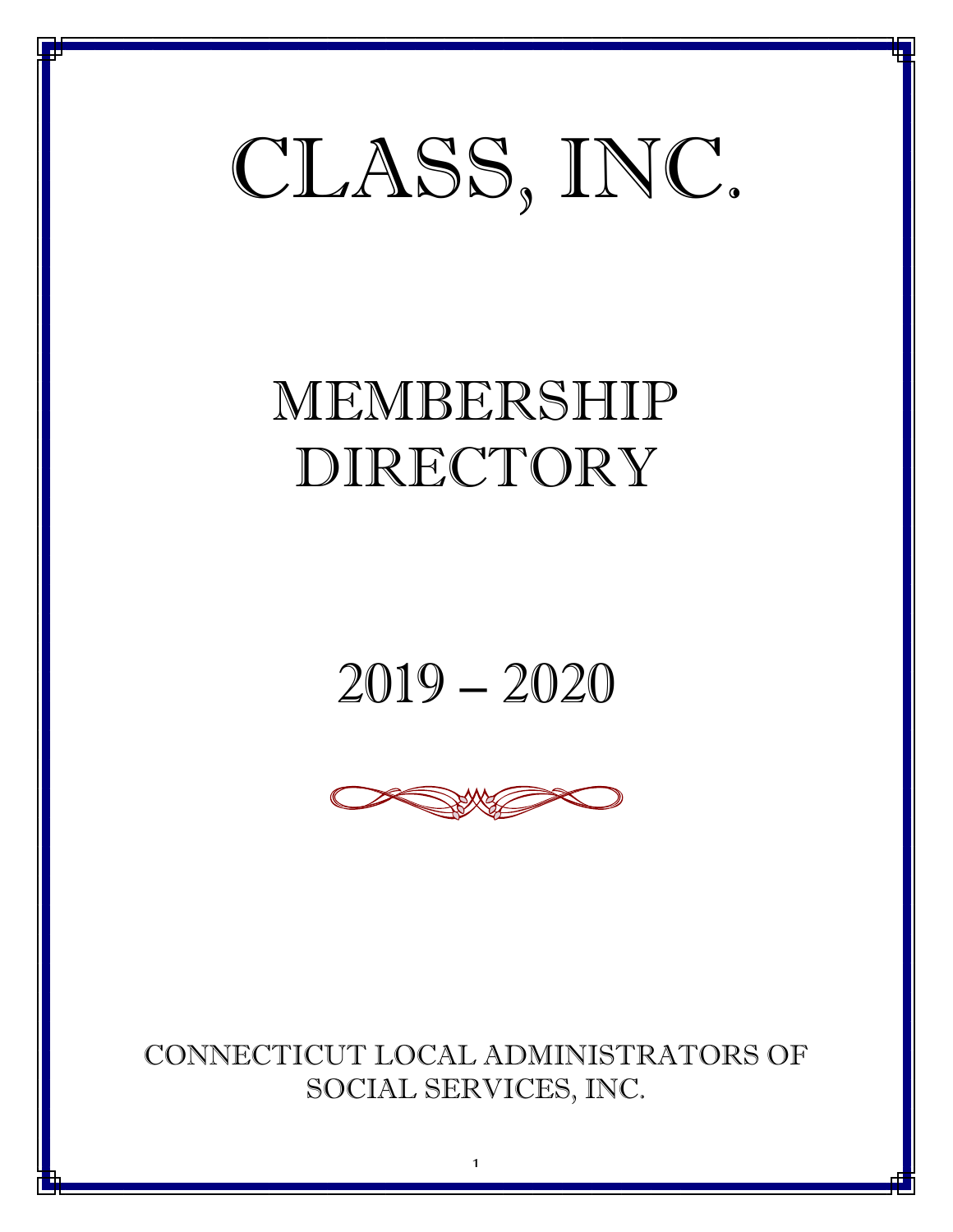| <b>AVON</b>                                                 | <b>ALAN ROSENBERG, Social Services Director</b>                             |
|-------------------------------------------------------------|-----------------------------------------------------------------------------|
| Phone:<br>860-409-4346                                      | 60 West Main Street                                                         |
| Fax:<br>860-409-4366                                        | Avon, CT 06001                                                              |
| E-Mail:<br>arosenberg@avonct.gov                            |                                                                             |
| <b>AVON</b>                                                 | <b>JENNIFER BENNETT, Senior Center Coord.</b>                               |
| Phone:<br>860-675-4355                                      | 635 West Avon Rd.                                                           |
| Fax:<br>860-675-5174                                        | Avon, CT 06001                                                              |
| E-Mail:<br>jbennett@avonct.gov                              |                                                                             |
| <b>BERLIN</b>                                               | <b>TINA DOYLE, Sr. Center Director</b>                                      |
| Phone:<br>860-828-7059                                      | 240 Kensington Rd.                                                          |
| 860-828-7116<br>Fax:                                        | Berlin, CT 06037                                                            |
| E-Mail:<br>tdoyle@town.berlin.ct.us                         |                                                                             |
| <b>BERLIN</b>                                               | <b>JAYMEE MILLER, Social Worker</b>                                         |
| 860-828-7059<br>Phone:                                      | 240 Kensington Rd.                                                          |
| Fax:<br>860-828-7116                                        | Berlin, CT 06037                                                            |
| E-Mail:<br>jmiller@town.berlin.ct.us                        |                                                                             |
| <b>BERLIN</b>                                               | DOUG TRUITT, Dir,. Of Social & Youth Srv.                                   |
| Phone:<br>860-828-7059                                      | 240 Kensington Rd.                                                          |
| Fax:<br>860-828-7116                                        | Berlin, CT 06037                                                            |
| E-Mail:<br>dtruitt@town.berlin.ct.us                        |                                                                             |
| <b>BETHANY</b>                                              | <b>ROBIN GLOWA, Human Services Director</b>                                 |
| Phone:<br>203-393-2100, ext. 1124                           | 40 Peck Road                                                                |
| 203-393-0821<br>Fax:                                        | Bethany, CT 06524-3338                                                      |
| E-Mail:<br>rglowa@bethany-ct.com                            |                                                                             |
| <b>BLOOMFIELD</b>                                           | <b>DAWN COOPER-GRODGER, Sr Social Worker</b>                                |
| 860-242-1895<br>Phone:                                      | 330 Park Avenue, 2 <sup>nd</sup> floor                                      |
| 860-726-1068<br>Fax:                                        | Bloomfield, CT 06002                                                        |
| E-Mail: dcooper@bloomfieldct.org                            |                                                                             |
| <b>BLOOMFIELD</b>                                           | <b>CAMILLA HILLIAN, Director</b>                                            |
| 860-242-1895<br>Phone:                                      | 330 Park Avenue, $2nd$ floor                                                |
| Fax:<br>860-726-1068                                        | Bloomfield, CT 06002                                                        |
| E-Mail:<br>chillian@bloomfieldct.org                        |                                                                             |
| <b>BLOOMFIELD</b><br>Phone:<br>860-242-1895                 | <b>INDIA ROGERS, Social Worker</b>                                          |
|                                                             | 330 Park Avenue, 2 <sup>nd</sup> floor                                      |
| Fax:<br>860-726-1068                                        | Bloomfield, CT 06002                                                        |
| irodgers@bloomfieldct.org<br>E-Mail:                        |                                                                             |
| <b>BOLTON</b><br>Phone:<br>860-647-9196                     | <b>CARRIE CONCATELLI Dir. of Senior &amp; Social Svs.</b><br>104 Notch Road |
|                                                             | Bolton, CT 06043                                                            |
| Fax:<br>860-643-5496<br>cconcatelli@boltonct.org<br>E-Mail: |                                                                             |
|                                                             |                                                                             |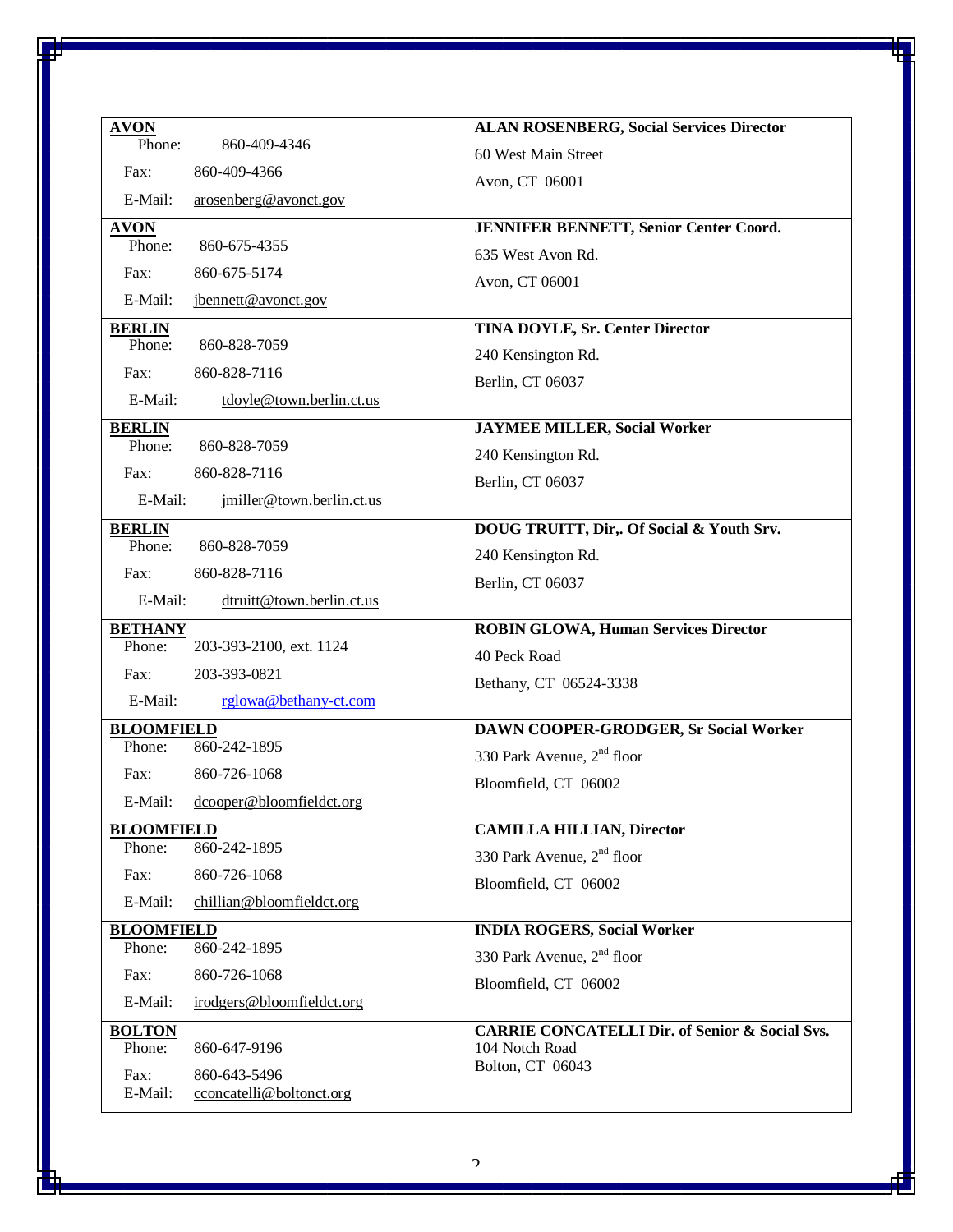| <b>BRANFORD</b>           |                                 | <b>DAGMAR RIDGWAY, Director</b>                              |
|---------------------------|---------------------------------|--------------------------------------------------------------|
| Phone:                    | 203-315-0683                    | 11 Cherry Hill Rd.                                           |
| Fax:                      | 203-315-3370                    | Branford, CT 06405                                           |
| E-Mail:                   | dridgway@branford-ct.gov        |                                                              |
| <b>BRANFORD</b>           |                                 | <b>MARLOWE IOIME, Assistant Director</b>                     |
| Phone:                    | 203-315-0683                    | 11 Cherry Hill Rd.                                           |
| Fax:                      | 203-315-3370                    | Branford, CT 06405                                           |
| E-Mail:                   | mioime@branford-ct.gov          |                                                              |
| <b>BRANFORD</b><br>Phone: | 203-315-0683                    | <b>JANINE PIERSON, Caseworker</b>                            |
| Fax:                      | 203-315-3370                    | 11 Cherry Hill Rd.                                           |
|                           |                                 | Branford, CT 06405                                           |
| E-Mail:                   | jpierson@branford-ct.gov        |                                                              |
| <b>BRISTOL</b><br>Phone:  | 860-314-4690 option 3           | <b>ANNEMARIE SUNDGREN, Community Services</b><br>Coordinator |
| Fax:                      | 860-314-4689                    | 51 High Street.                                              |
| E-Mail:                   | annemariesundgren@bristolct.org | Bristol, CT 06010                                            |
| <b>BROOKFIELD</b>         |                                 | <b>ELLEN MELVLLE, Senior &amp; Social Services Director</b>  |
| Phone:                    | 203-775-7312                    | P.O. Box 5106                                                |
| Fax:                      | 203-775-5243                    | 100 Pocono Road                                              |
| E-Mail:                   | emelville@brookfieldct.gov      | Brookfield, CT 06804                                         |
| <b>BROOKFIELD</b>         |                                 | <b>LORRAINE KELLEY, Social Services Coordinator</b>          |
| Phone:                    | 203-775-7312                    | P.O. Box 5106                                                |
| Fax:                      | 203-775-5243                    | 100 Pocono Road                                              |
| E-Mail:                   | lkelley@brookfieldct.gov        | Brookfield, CT 06804                                         |
|                           |                                 |                                                              |
| <b>BROOKFIELD</b>         |                                 | <b>AMY DIEZEMANN, Program Coordinator</b>                    |
| Phone:                    | 203-775-7312                    | P.O. Box 5106                                                |
| Fax:                      | 203-775-5243                    | 100 Pocono Road                                              |
| Email:                    | adiezemann@brookfieldct.gov     | Brookfield, CT 06804                                         |
| <b>CHESHIRE</b>           |                                 | <b>KRISTEN SCHECHTER, Social Worker</b>                      |
| Phone:                    | 203-271-6690                    | 84 South Main Street                                         |
| Fax:                      | 203-271-6626                    | Cheshire, CT 06410                                           |
| E-Mail:                   | kschechter@cheshirect.org       |                                                              |
|                           |                                 |                                                              |
| <b>CHESTER</b>            |                                 | <b>ROSIE BININGER, Human Services Director</b>               |
| Phone:                    | 860-526-0013, ext. 213          | 203 Middlesex Avenue                                         |
| Fax:                      | 860-526-0028                    | Chester, CT 06412-0218                                       |
| Email:                    | HumanServices@chesterct.org     |                                                              |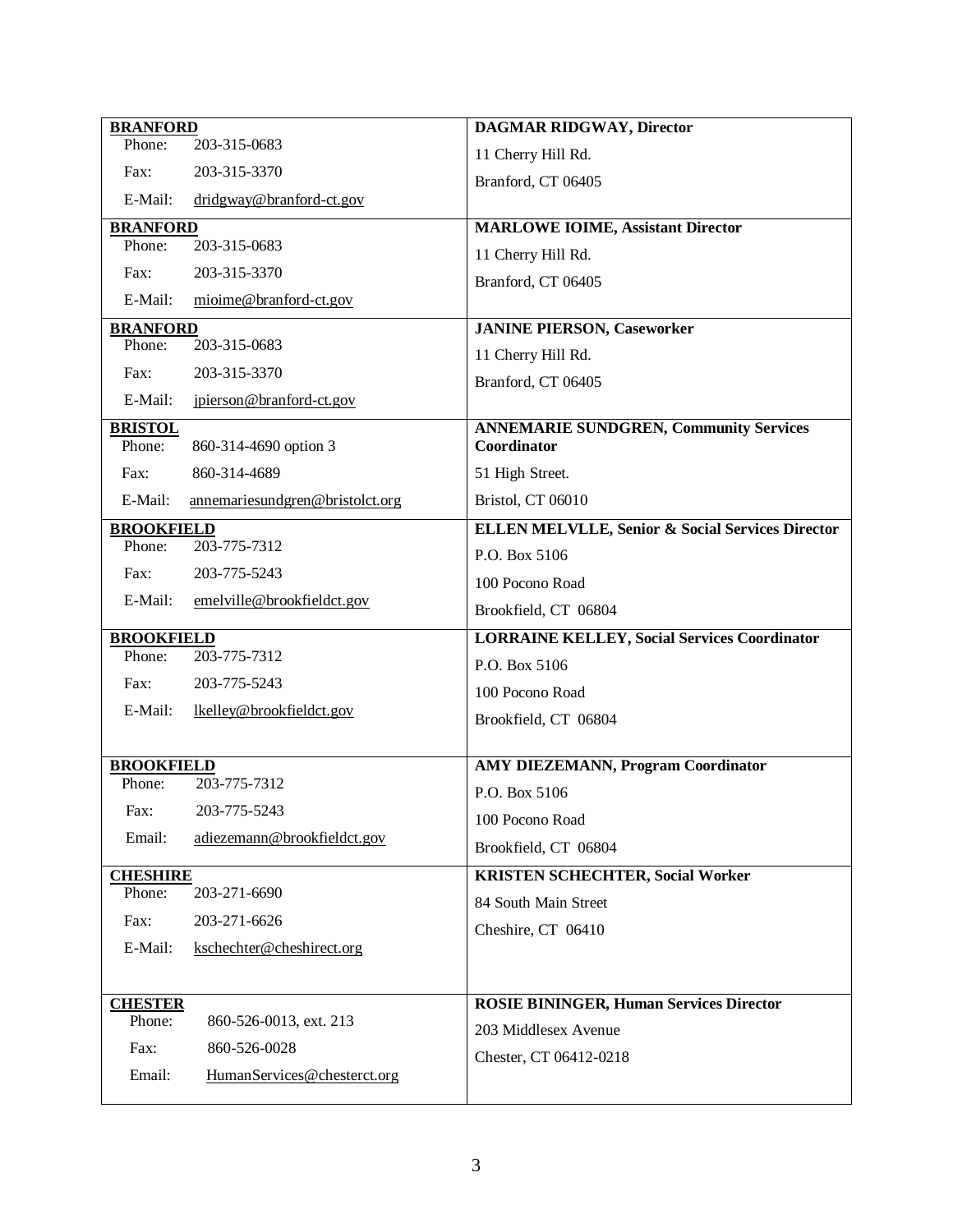| <b>CHFA- CT Housing Finance Authority</b>  | <b>KAREN FUTOMA, Resident Services Liaison</b>    |
|--------------------------------------------|---------------------------------------------------|
| Phone:<br>860-571-4223                     | 999 West Street                                   |
| Fax:<br>860-257-4279                       | Rocky Hill, CT 06067                              |
| E-Mail:<br>karen.futoma@chfa.org           |                                                   |
|                                            |                                                   |
| <b>CLINTON</b><br>Phone:<br>860-669-7347   | <b>CHERYL CHURCH, Social Services Coordinator</b> |
|                                            | 48 East Main Street                               |
| Fax:<br>860-669-6016                       | Clinton, CT 06413                                 |
| Email:<br>cchurch@clintonct.org            |                                                   |
| <b>CONNECTICUT UNITED WAY 2-1-1</b>        | Meladie Machado, Resource Specialist              |
| 860-571-7527<br>Phone:                     | 1344 Silas Deane Highway                          |
| 860-571-6060<br>Fax:                       | Rocky Hill, CT 06067                              |
| E-Mail:<br>meladie.machado@ctunitedway.org |                                                   |
| <b>CONNECTICUT UNITED WAY 2-1-1</b>        | <b>THERESA BAYLOCK, Manager of Info Services</b>  |
| 860-571-6053<br>Phone:                     | 1344 Silas Deane Highway                          |
| 860-571-6060<br>Fax:                       | Rocky Hill, CT 06067                              |
| E-Mail:<br>theresa.baylock@ctunitedway.org |                                                   |
|                                            |                                                   |
| <b>COVENTRY</b>                            | <b>Director</b>                                   |
| Phone:<br>860-742-5324                     | 1712 Main Street                                  |
| 860-742-3525<br>Fax:                       | Coventry, CT 06238                                |
| E-Mail:<br>cchan@coventryct.org            |                                                   |
|                                            |                                                   |
| <b>DARIEN</b>                              | <b>ALI RAMSTECK, Director of Human Services</b>   |
| Phone:<br>203-656-7494                     | 2 Renshaw Rd                                      |
| 203-656-7486<br>Fax:                       | Darien, CT 06820                                  |
| E-Mail:<br>aramsteck@darienct.gov          |                                                   |
| <b>EAST GRANBY</b>                         | <b>ELISE COSKER, Director of Social Services</b>  |
| 860-413-3328<br>Phone:                     | P.O. Box 1858                                     |
| 860-413-9921<br>Fax:                       | East Granby, CT 06026                             |
| ecosker@egtownhall.com<br>E-Mail:          |                                                   |
| <b>EAST HARTFORD</b>                       | <b>JO-ANN DORN, Program Supervisor</b>            |
| 860-291-7285<br>Phone:                     | 740 Main Street                                   |
| Fax:<br>860-291-7304                       | East Hartford, CT 06108                           |
| E-Mail:<br>jdorn@easthartfordct.gov        |                                                   |
| <b>EAST HAMPTON</b>                        | <b>JODI BRAZAL, Director of Social Services</b>   |
| 860-267-7300<br>Phone:                     | 20 East High Street                               |
| 860-267-6453<br>Fax:                       | East Hampton, CT 06424                            |
| E-Mail:<br>jbrazal@easthamptonct.gov       |                                                   |
|                                            |                                                   |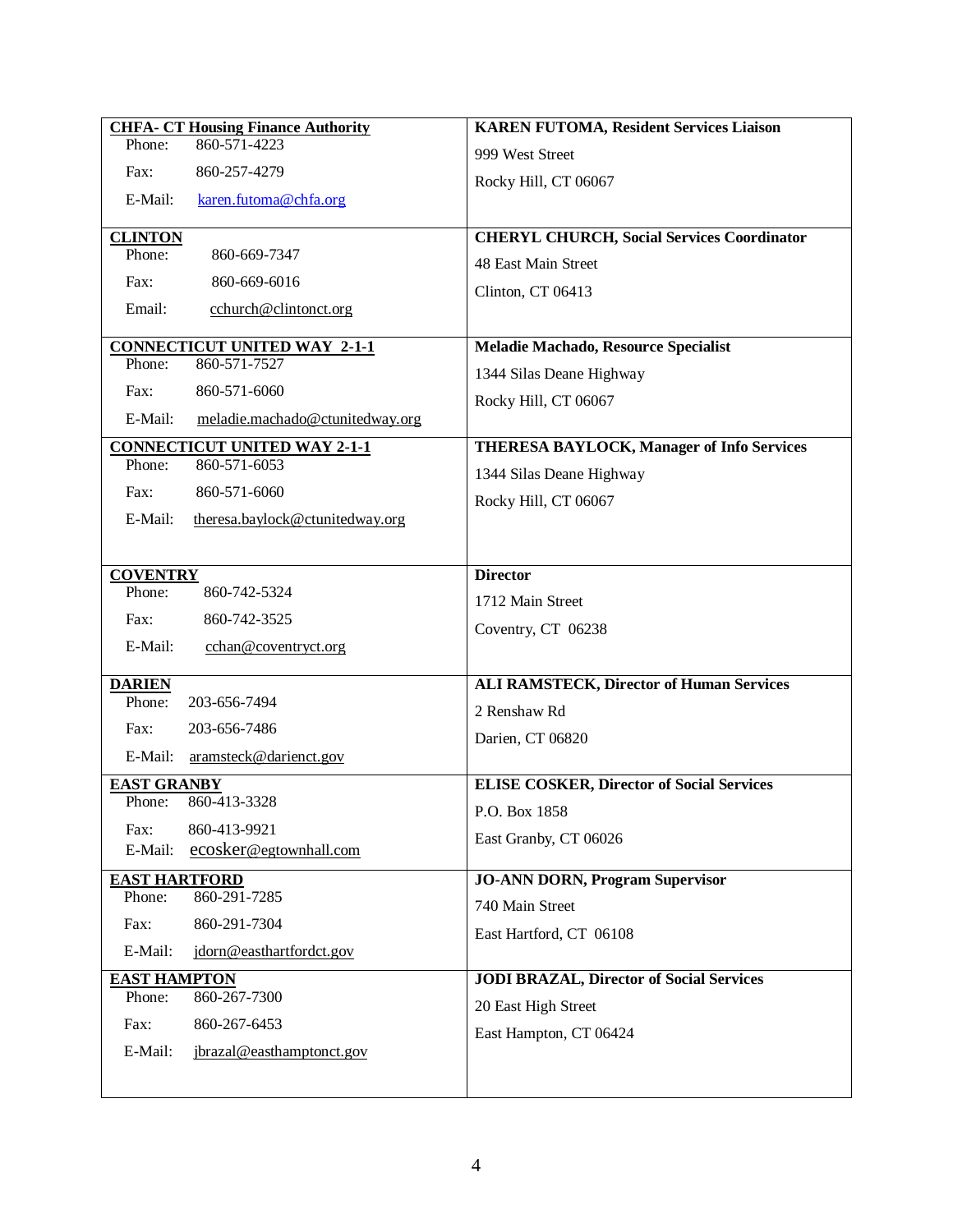| <b>EAST HAMPTON</b>           |                              | <b>CHRISTINE WIESNER, Case Manager</b>         |
|-------------------------------|------------------------------|------------------------------------------------|
| Phone:                        | 860-267-7300                 | 20 East High Street                            |
| Fax:                          | 860-267-6453                 | East Hampton, CT 06424                         |
| E-Mail:                       |                              |                                                |
| <b>EAST HAVEN</b>             |                              | <b>ROBERT PETRUCELLI, Director</b>             |
| Phone:                        | 203-468-3303                 | 250 Main Street                                |
| Fax:                          | 203-468-3947                 | East Haven, CT 06512                           |
| E-Mail:                       | $eh.$ petrucelli@gmail.com   |                                                |
| <b>EAST HAVEN</b>             |                              | <b>JESSICA SANTOS, Assistant</b>               |
| Phone:                        | 203-468-3303                 | 250 Main Street                                |
| Fax:                          | 203-468-3947                 | East Haven, CT 06512                           |
| E-Mail:                       | eh.jessicasantos@gmail.com   |                                                |
| <b>EAST WINDSOR</b><br>Phone: |                              | MELISSA MALTEAE, Dir. of Rec. & Comm. Services |
|                               | 860-623-2430                 | 25 School Street                               |
| Fax:                          | 860-623-7327                 | P.O. Box 911                                   |
| E-Mail:                       | mmaltese@eastwindsorct.com   | East Windsor, CT 06088                         |
| <b>EAST WINDSOR</b>           |                              | <b>LORI BUTENAS, Human Service Aide</b>        |
| Phone:                        | 860-623-2430                 | 25 School Street                               |
| Fax:                          | 860-623-7327                 | P.O. Box 911                                   |
| E-Mail:                       | lbutenas@eastwindsorct.com   |                                                |
|                               |                              | East Windsor, CT 06088                         |
|                               |                              |                                                |
| <b>ELLINGTON</b><br>Phone:    | 860-870-3128                 | <b>JOY HOLLISTER, Human Services Director</b>  |
| Fax:                          | 860-870-3198                 | 31 Arbor Way, P.O. Box 187                     |
| E-Mail:                       | ihollister@ellington-ct.gov  | Ellington, CT 06029                            |
|                               |                              |                                                |
| <b>ELLINGTON</b><br>Phone:    | 860-870-3128                 | REBECCA STACK, Elderly Outreach/Social Worker  |
| Fax:                          | 860-870-3198                 | 31 Arbor Way, P.O. Box 187                     |
| E-Mail:                       | rstack@ellington-ct.gov      | Ellington, CT 06029                            |
| <b>ENFIELD</b>                |                              | <b>CINDY GUERRERI, Director</b>                |
| Phone:                        | 860-253-6394                 | 110 High Street                                |
| Fax:                          |                              | Enfield, CT 06082                              |
| E-Mail:                       | cguerreri@enfield.org        |                                                |
| <b>ESSEX</b>                  |                              | <b>MARY ELLEN BARNES, Director</b>             |
| Phone:                        | 860-767-4340 X 110           | 29 West Ave                                    |
| Fax:                          | 860-767-8509                 | Essex, CT 06426                                |
| E-Mail:                       | mbarnes@essexct.gov          |                                                |
| <b>FAIRFIELD</b>              |                              | <b>JULIE DEMARCO, Director</b>                 |
| Phone:<br>Fax:                | 203-256-3166<br>203-254-4758 | 100 Mona Terrace                               |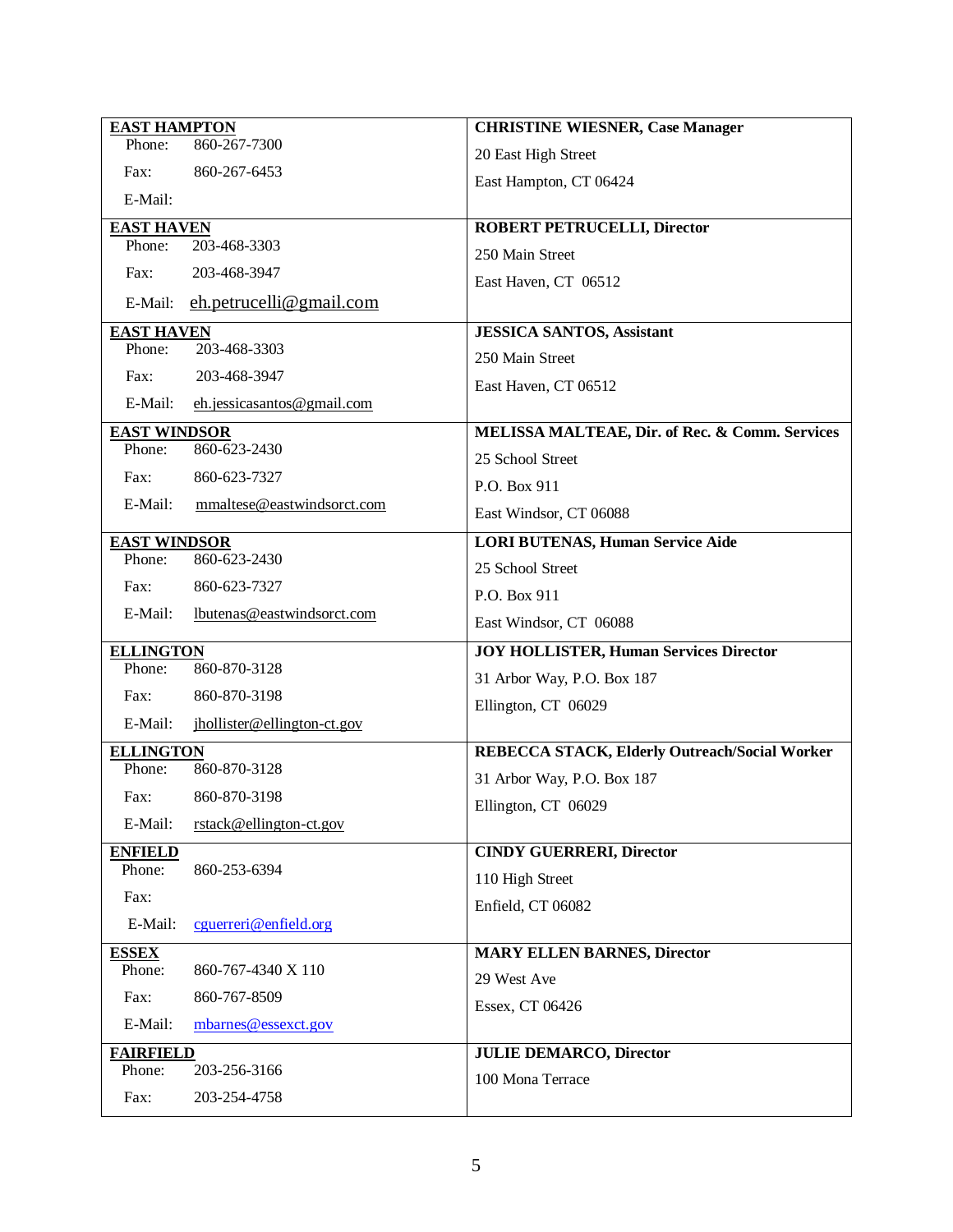| E-Mail:            | jdemarco@fairfieldct.org             | Fairfield, CT 06824                                |
|--------------------|--------------------------------------|----------------------------------------------------|
| <b>FAIRFIELD</b>   |                                      | <b>MELISSA DIVITO, Assistant Director</b>          |
| Phone:             | 203-256-3166                         | 100 Mona Terrace                                   |
| Fax:               | 203-254-4758                         | Fairfield, CT 06824                                |
| E-Mail:            | mdivito@fairfieldct.org              |                                                    |
| <b>FARMINGTON</b>  |                                      | <b>LAURIE MUCCIACCIARO, Social Work Supervisor</b> |
| Phone:             | 860-675-2390                         | 1 Monteith Drive                                   |
| Fax:               | 860-675-2323                         | Farmington, CT 06032                               |
| E-Mail:            | mucciacciarol@farmington-ct.org      |                                                    |
| <b>GLASTONBURY</b> |                                      | <b>DURLENE MIKKELSON, Director</b>                 |
| Phone:             | 860-652-7644                         | 300 Welles St.                                     |
| Fax:               | 860-652-7649                         | Glastonbury, CT 06033                              |
| E-Mail:            | Durlene.mikkelson@glastonbury-ct.gov |                                                    |
| <b>GLASTONBURY</b> |                                      | <b>KATHRYN CARFI, Social Services Coordinator</b>  |
| Phone:             | 860-652-7644                         | 300 Welles St.                                     |
| Fax:               | 860-652-7649                         | Glastonbury, CT 06033                              |
| E-Mail:            | $kathryn.carfi@glastonbury-ct.gov$   |                                                    |
| <b>GLASTONBURY</b> |                                      | <b>THERESA BUCKSON, Outreach Social Worker</b>     |
| Phone:             | 860-652-7644                         | 300 Welles St.                                     |
| Fax:               | 860-652-7649                         | Glastonbury, CT 06033                              |
| E-Mail:            | Theresa.Buckson@glastonbury-ct.gov   |                                                    |
| <b>GLASTONBURY</b> |                                      | <b>EVELYN LOPEZ, Outreach Social Worker</b>        |
| Phone:             | 860-652-7652                         | 300 Welles St.                                     |
| Fax:               | 860-652-7649                         | Glastonbury, CT 06033                              |
| E-Mail:            | Evelyn.lopez@glastonbury-ct.gov      |                                                    |
| <b>GLASTONBURY</b> |                                      | <b>SUSAN PARROTTA, Outreach Social Worker</b>      |
| Phone:             | 860-652-7644                         | 300 Welles St.                                     |
|                    | Fax: 860-652-7649                    | Glastonbury, CT 06033                              |
| E-Mail:            | Susan.Parrotta@glastonbury-ct.gov    |                                                    |
| <b>GREENWICH</b>   |                                      | <b>ALAN D. BARRY, Commissioner</b>                 |
| Phone:             | 203-622-7780                         | 101 Field Point Rd.                                |
| Fax:               | 203-622-7781                         | Greenwich, CT 06830                                |
| E-Mail:            | alan.barry@greenwichct.org           |                                                    |
|                    |                                      |                                                    |
| <b>GRISWOLD</b>    |                                      | TINA R. FALCK, Director                            |
| Phone:             | 860-376-2604                         | 22 Soule St.                                       |
| Fax:               | 860-376-2604                         | Jewett City, CT 06351                              |
| E-Mail:            | griswoldseniors@yahoo.com            |                                                    |
|                    |                                      |                                                    |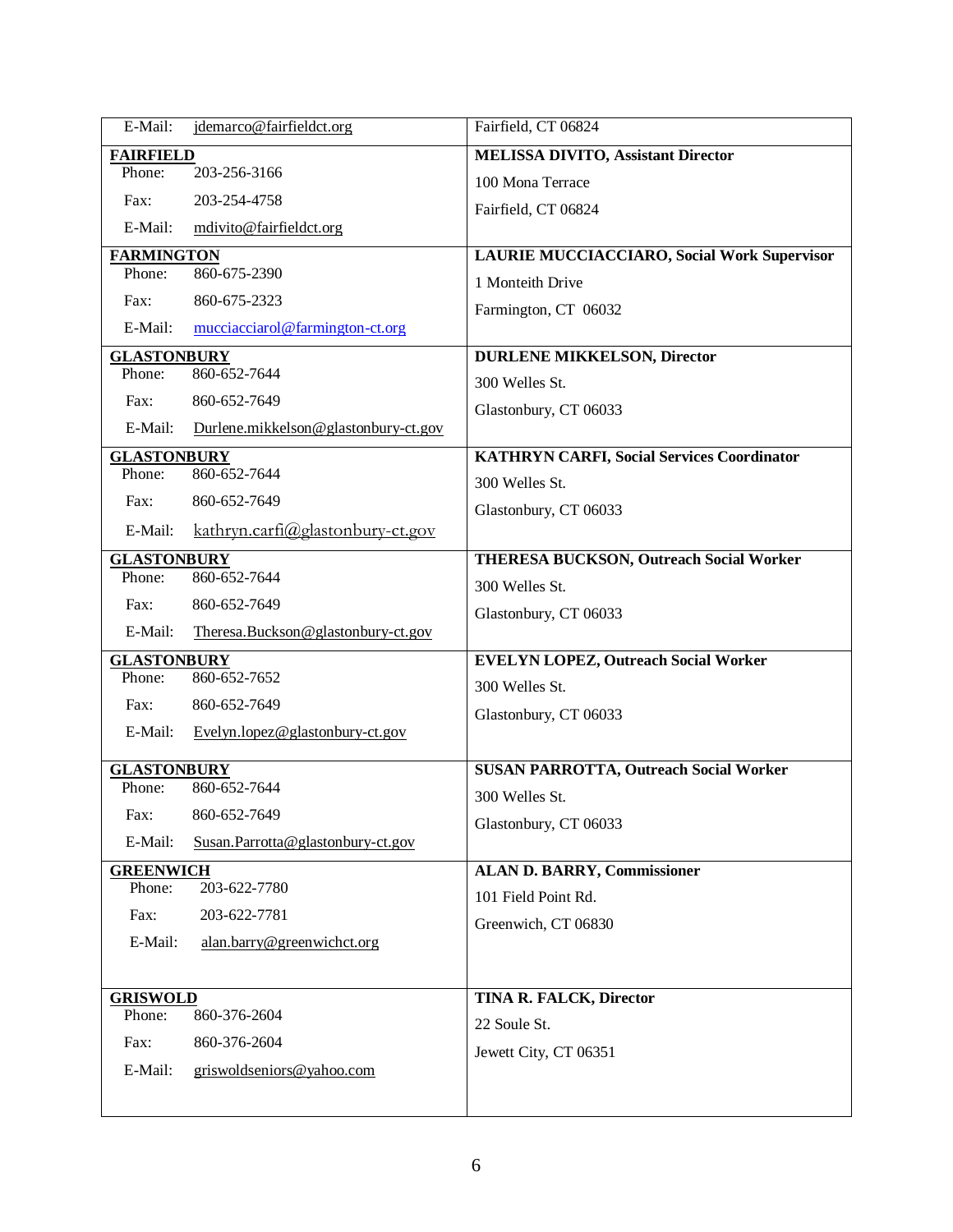| <b>GROTON</b>           |                                | <b>MARJORIE FONDULAS, Director of Human Services</b>    |
|-------------------------|--------------------------------|---------------------------------------------------------|
| Phone:                  | 860-441-6760                   | 2 Fort Hill Road                                        |
| Fax:                    | 860-441-6766                   | Groton, CT 06340                                        |
| E-Mail:                 | mfondulas@groton-ct.gov        |                                                         |
| <b>GUILFORD</b>         |                                | <b>TAMMY DE FRANCESCO, Social Services Director</b>     |
| Phone:                  | 203-453-8009                   | 263 Church Street                                       |
| Fax:                    | 203-453-8406                   | Guilford, CT 06437                                      |
| E-Mail:                 | defrancescot@ci.guilford.ct.us |                                                         |
| <b>GUILFORD</b>         |                                | <b>DANIELLE SCHELTENS, Program Coordinator</b>          |
| Phone:                  | 203-453-8009                   | 263 Church St.                                          |
| Fax:                    | 203-453-8406                   | Guilford, CT 06437                                      |
| E-Mail:                 | scheltensd@ci.guilford.ct.us   |                                                         |
| <b>HEBRON</b><br>Phone: | 860-228-1700 X203              | <b>SHARON GARRARD, Director</b>                         |
|                         |                                | <b>Russell Mercier Senior Center</b>                    |
| Fax:                    | 860-228-4213                   | 14 Stonecroft Drive                                     |
| E-Mail:                 | sgarrard@hebronct.com          | Hebron, CT 06248                                        |
| <b>HEBRON</b>           |                                | <b>TANYA COLES-DAILEY, Social Worker</b>                |
| Phone:                  | 860-228-1700 X203              | <b>Russell Mercier Senior Center</b>                    |
| Fax:                    | 860-228-4213                   | 14 Stonecroft Drive                                     |
| E-Mail:                 | tcolesdailey@hebronct.com      | Hebron, CT 06248                                        |
| <b>LEBANON</b>          |                                | <b>SHELLY ASHCOM, Social Service Director</b>           |
| Phone:                  | 860-642-4580                   | 579 Exeter Road                                         |
| Fax:                    | 860-642-7716                   | Lebanon, CT 06249                                       |
| E-Mail:                 | sashcom@lebanonct.gov          |                                                         |
| <b>MADISON</b>          |                                | <b>AUSTIN HALL, Director of Senior Services</b>         |
| Phone:                  | 203-245-5627                   | 29 Bradley Rd.                                          |
| Fax:                    | 203-3180670                    | Madison, CT 06443                                       |
| E-Mail:                 | halla@madisonct.org            |                                                         |
| <b>MADISON</b>          |                                | <b>HEATHER NOBLIN, Assist. Director of Senior Srvs.</b> |
| Phone:                  | 203-245-5687                   | 29 Bradley Rd                                           |
| Fax:                    | 203-318-0670                   | Madison, CT 06443                                       |
| E-Mail:                 | noblinh@madisonct.org          |                                                         |
| <b>MANCHESTER</b>       |                                | <b>JOEL COX, Director of Human Services</b>             |
| Phone:                  | 860-647-3091                   | 479 Main Street                                         |
| Fax:                    | 860-647-3161                   | P.O. Box 191                                            |
| E-Mail:                 | jcox@manchesterct.gov          | Manchester, CT 06045-0191                               |
| <b>MANCHESTER</b>       |                                | <b>EDWARD PAQUETTE, Case Management Supervisor</b>      |
| Phone:                  | 860-647-3091                   |                                                         |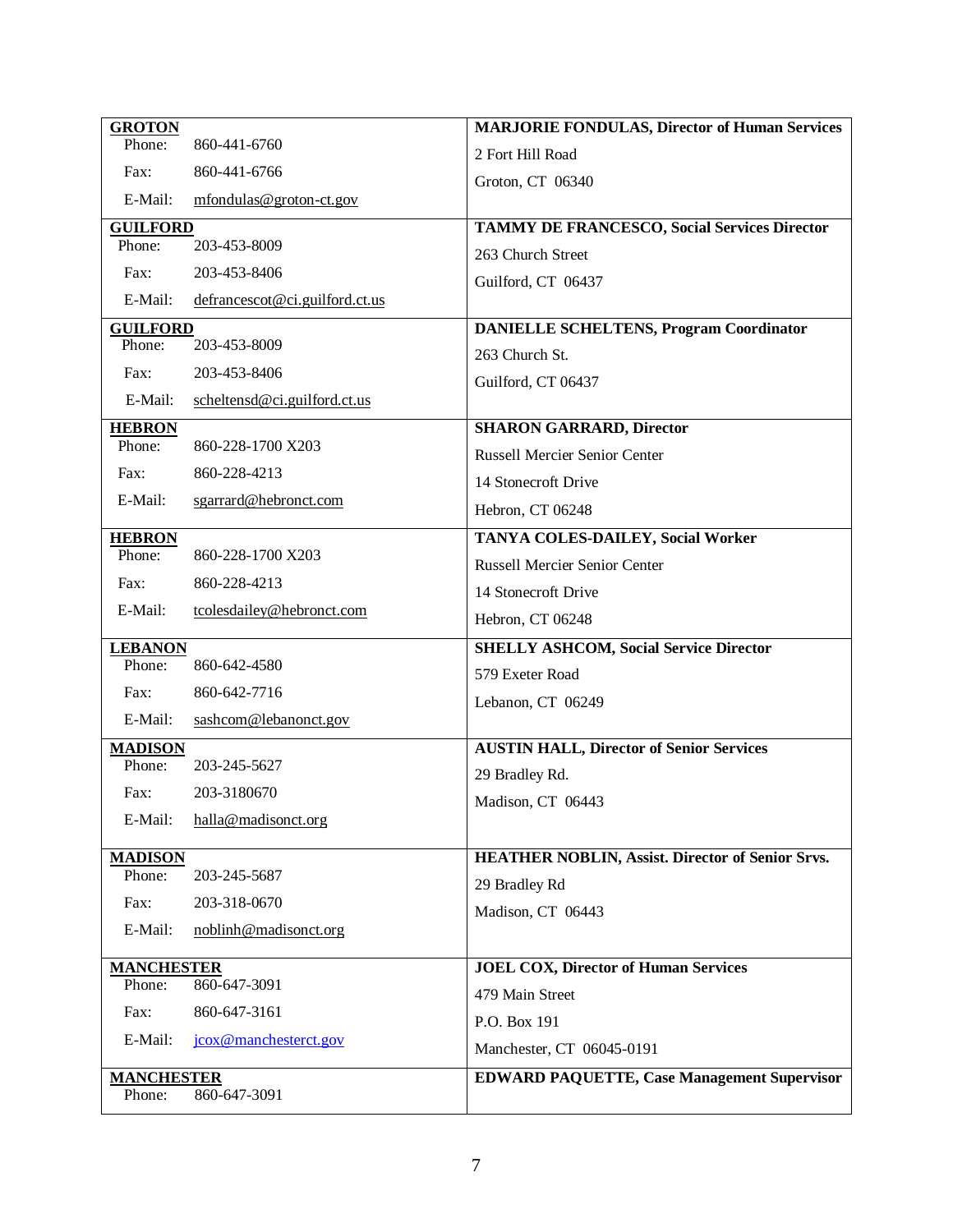| Fax:                 | 860-647-3161                   | 479 Main Street                           |
|----------------------|--------------------------------|-------------------------------------------|
| E-Mail:              | epaquette@manchesterct.gov     | P.O. Box 191                              |
|                      |                                | Manchester, CT 06045-0191                 |
| <b>MANSFIELD</b>     |                                | <b>KATHY ANN EASLEY, Social Worker</b>    |
| Phone:               | 860-429-3315                   |                                           |
| Fax:                 | 860-429-3905                   | 303 Maple Rd.                             |
| E-Mail:              | easleyka@mansfieldct.org       | Storrs Mansfield, CT 06268                |
| <b>MANSFIELD</b>     |                                | PAT SCHNEIDER, Director                   |
| Phone:               | 860-429-3315                   | 303 Maple Rd.                             |
| Fax:                 | 860-429-3905                   | Storrs Mansfield, CT 06268                |
| E-Mail:              | schneiderpr@mansfieldct.org    |                                           |
| <b>MERIDEN</b>       |                                | <b>NATALIE GILL, Director</b>             |
| Phone:               | $(203)630-4273$                | 22 West Main Street                       |
| Fax:                 | $(203)235 - 7149$              | Meriden, CT 06451                         |
| E-Mail:              | ngill@meridenct.gov            |                                           |
| <b>MILFORD</b>       |                                | DEEPA D. JOSEPH, Director                 |
| Phone:               | $(203)783 - 3253$              | 150 Gulf St.                              |
| Fax:                 | $(203)783 - 3238$              | Milford, CT 06460                         |
| E-Mail:              | djoseph@milfordct.gov          |                                           |
| <b>MILFORD</b>       |                                | <b>SANDRA CARMICHAEL, Outreach Worker</b> |
| Phone:               | $(203)783 - 3253$              | 150 Gulf St.                              |
| Fax:                 | $(203)783 - 3238$              | Milford, CT 06460                         |
| E-Mail:              | scarmichael@milfordct.gov      |                                           |
| <b>MILFORD</b>       |                                | <b>TBD-Outreach Worker</b>                |
| Phone:               | $(203)783 - 3253$              | 150 Gulf St.                              |
| Fax:                 | $(203)783 - 3238$              | Milford, CT 06460                         |
| E-Mail:              |                                |                                           |
| <b>NEW CANAAN</b>    |                                | <b>CAROL MCDONALD, Director</b>           |
| Phone:               | 203-594-3079                   | 77 Main St.                               |
| Fax:                 | 203-594-3132                   | New Canaan, CT 06840                      |
| Email:               | carol.mcdonald@newcanaanct.gov |                                           |
| <b>NEW CANAAN</b>    |                                | <b>BETHANY ZARO, Assistant Director</b>   |
| Phone:               | 203-594-3079                   | 77 Main St.                               |
| Fax:                 | 203-594-3132                   | New Canaan, CT 06840                      |
| Email:               | Bethany.zaro@newcanaanct.gov   |                                           |
| <b>NEW FAIRFIELD</b> |                                | <b>CINDY WHITE, Director</b>              |
| Phone:               | $(203)312 - 5669$              | 4 Brush Hill Rd.                          |
| Fax:                 |                                | New Fairfield, CT 06812                   |
| E-Mail:              | cwhite@newfairfield.org        |                                           |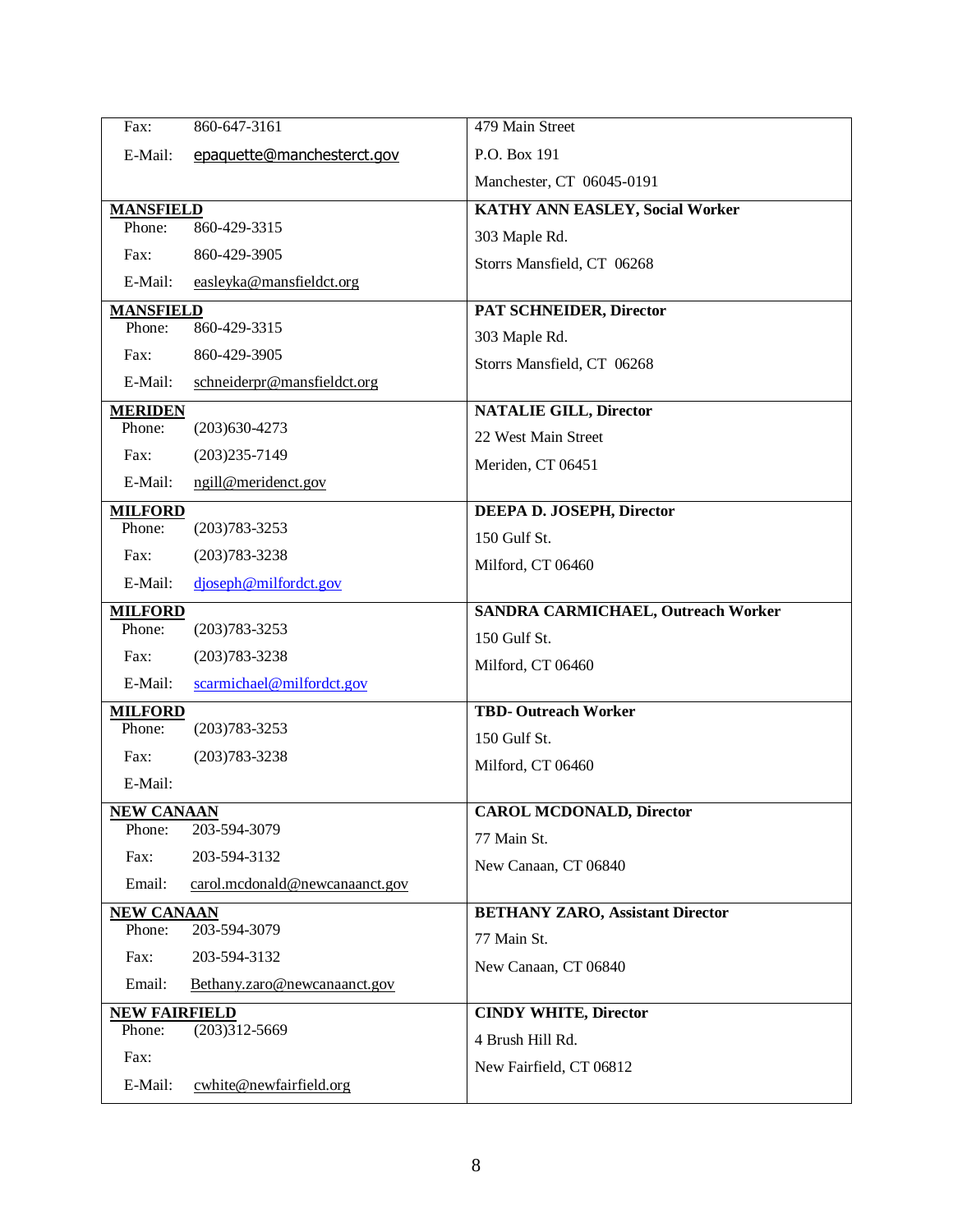| <b>NEW MILFORD</b>                                   | <b>IVANA BUTERA, Director of Social Services</b>                         |
|------------------------------------------------------|--------------------------------------------------------------------------|
| 860-355-6079<br>Phone:                               | 2 Pickett District Rd.                                                   |
| Fax:<br>860-355-6019                                 | New Milford, CT 06776                                                    |
| ibutera@newmilford.org<br>E-Mail:                    |                                                                          |
| <b>NEW MILFORD</b>                                   | <b>SARAH GEARY, Social Worker</b>                                        |
| 860-355-6079<br>Phone:                               | 2 Pickett District Rd                                                    |
| 860-355-6019<br>Fax:                                 | New Milford, CT 06776                                                    |
| E-Mail:<br>sgeary@newmilford.org                     |                                                                          |
| <b>NEWINGTON</b>                                     | <b>CAROL LABRECQUE, Human Services Director</b>                          |
| 860-665-8660<br>Phone:                               | 131 Cedar Street                                                         |
| Fax:<br>860-665-8599                                 | Newington, CT 06111                                                      |
| E-Mail:<br>clabrecque@newingtonct.gov                |                                                                          |
| <b>NEWINGTON</b>                                     | <b>PAMELA WASSIK, Human Services Coordinator</b>                         |
| 860-665-8660<br>Phone:                               | 131 Cedar Street                                                         |
| Fax:<br>860-665-8599                                 | Newington, CT 06111                                                      |
| E-Mail:<br>Pwassik@newingtonct.gov                   |                                                                          |
| <b>NORTH BRANFORD</b>                                | <b>LUISA BREEN, Assistant Director</b>                                   |
| Phone:<br>203-484-6006                               | 1332 Middletown Ave                                                      |
| 203-484-6031<br>Fax:                                 | Northford Village, CT 06472                                              |
| socialservices@townofnorthbranfordct.com<br>Email:   |                                                                          |
|                                                      |                                                                          |
| <b>OLD LYME</b>                                      | <b>JENNIFER DATUM, Social Services</b>                                   |
| Phone:<br>860-434-1605 X228                          | 52 Lyme St.                                                              |
| Fax:<br>860-434-1400                                 | Old Lyme, CT 06371                                                       |
| Email:<br>socialservices@oldlyme-ct.gov              |                                                                          |
| <b>OLD SAYBROOK</b>                                  | <b>SUE CONSOLI, Social Services Coordinator</b>                          |
| 860-395-3188<br>Phone:                               | 322 Main Street                                                          |
| Fax:<br>860-395-3189                                 |                                                                          |
| E-Mail:<br>susan.consoli@oldsaybrookct.gov           | Old Saybrook, CT 06475                                                   |
|                                                      |                                                                          |
| <b>PLAINVILLE</b><br>860-793-0221 ext. 294<br>Phone: | <b>PAMELA FRENCH, Director of Social Services</b>                        |
| Fax:<br>860-747-9376                                 | Municipal Center                                                         |
| E-Mail:                                              | One Central Square                                                       |
| French@plainville-ct.gov                             | Plainville, CT 06062-1955                                                |
| <b>RIDGEFIELD</b>                                    | <b>TONY PHILLIPS, Director of Social Services</b>                        |
| Phone:<br>203-431-2777                               | 400 Main Street                                                          |
| 203-431-2722<br>Fax:                                 | Ridgefield, CT 06877                                                     |
| E-Mail:<br>socialservices@ridgefieldct.org           |                                                                          |
| <b>RIDGEFIELD</b><br>203-431-2754<br>Phone:          | <b>KAREN GAUDIAN, Municipal Agent for the Elderly</b><br>400 Main Street |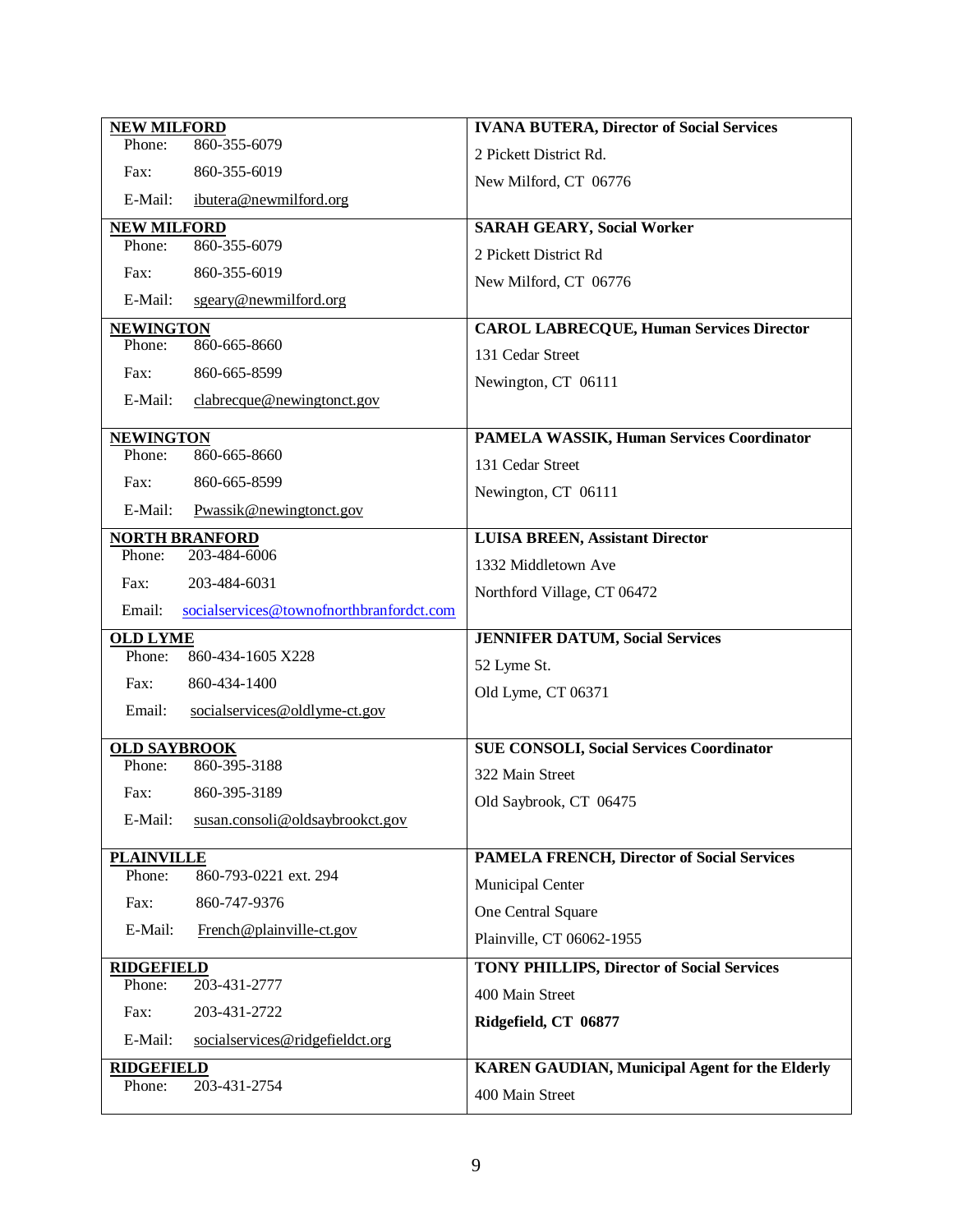| Fax:                           | 203-431-2722                        | Ridgefield, CT 06877                                  |
|--------------------------------|-------------------------------------|-------------------------------------------------------|
| E-Mail:                        | municipalagent@ridgefieldct.org     |                                                       |
| <b>ROCKY HILL</b>              |                                     | <b>MELISSA HICKS, Director</b>                        |
| Phone:                         | 860-258-2724                        | 699 Old Main Street                                   |
| Fax:                           | 860-258-2796                        | Rocky Hill, CT 06067                                  |
| E-Mail:                        | mhicks@rockyhillct.gov              |                                                       |
| <b>ROXBURY</b>                 |                                     | <b>JERRILYNN SKENE-TISO, Social Services Director</b> |
| Phone:                         | 860-210-0201                        | PO Box 203                                            |
| Fax:                           | 860-210-0129                        | Roxbury, CT 06783                                     |
| E-Mail:                        | socialservices@roxburyct.com        |                                                       |
| <b>SHERMAN</b><br>Phone:       | 860-354-2414                        | <b>BETH TROTT, MSW, Director of Social Services</b>   |
|                                |                                     | P.O. Box 261                                          |
| Fax:                           | 860-799-0144                        | Sherman, CT 06784                                     |
| E-Mail:                        | shermansocserv@gmail.com            |                                                       |
| <b>SIMSBURY</b><br>Phone:      | 860-658-3283                        | <b>KRISTEN FORMANEK, Director of Social Services</b>  |
|                                |                                     | 754 Hopmeadow Street                                  |
| Fax:                           | 860-408-7046                        | Simsbury, CT 06070                                    |
| E-Mail:                        | kformanek@simsbury-ct.gov           |                                                       |
| <b>SIMSBURY</b>                |                                     | <b>KRISTYN KALMAN, Outreach Worker</b>                |
| Phone:                         | 860-658-3283                        | 754 Hopmeadow Street                                  |
| Fax:                           | 860-408-7046                        | Simsbury, CT 06070                                    |
| E-Mail:                        | kkalman@simsbury-ct.gov             |                                                       |
| <b>SOMERS</b>                  |                                     | <b>ALLISON MAYNARD, Director</b>                      |
| Phone:                         | 860-265-7551                        | 19 Battle Street                                      |
| Fax:                           | 860-763-8229                        | Somers, CT 06071                                      |
| E-Mail:                        | amaynard@somersct.gov               |                                                       |
| <b>SOMERS</b><br>Phone:        | 860-265-7551                        | <b>CHRISTINA CENAC, Social Worker</b>                 |
|                                |                                     | 19 Battle Street                                      |
| Fax:                           | 860-763-8229                        | Somers, CT 06071                                      |
| E-Mail:                        | ccenac@somersct.gov                 |                                                       |
| <b>SOUTH WINDSOR</b><br>Phone: | 860-648-6361                        | <b>ANDREA COFRANCESCO, Director of Human Serv.</b>    |
| Fax:                           | 860-644-3951                        | 150 Nevers Road                                       |
|                                |                                     | South Windsor, CT 06074                               |
| E-Mail:                        | andrea.cofrancesco@southwindsor.org |                                                       |
| <b>SOUTH WINDSOR</b>           |                                     | <b>LINDSEY RAVALESE, Assistant Director</b>           |
| Phone:                         | 860-648-6361                        | 150 Nevers Road                                       |
| Fax:                           | 860-644-3951                        | South Windsor, CT 06074                               |
| E-Mail:                        | Lindsey.Ravalese@southwindsor.org   |                                                       |
|                                |                                     |                                                       |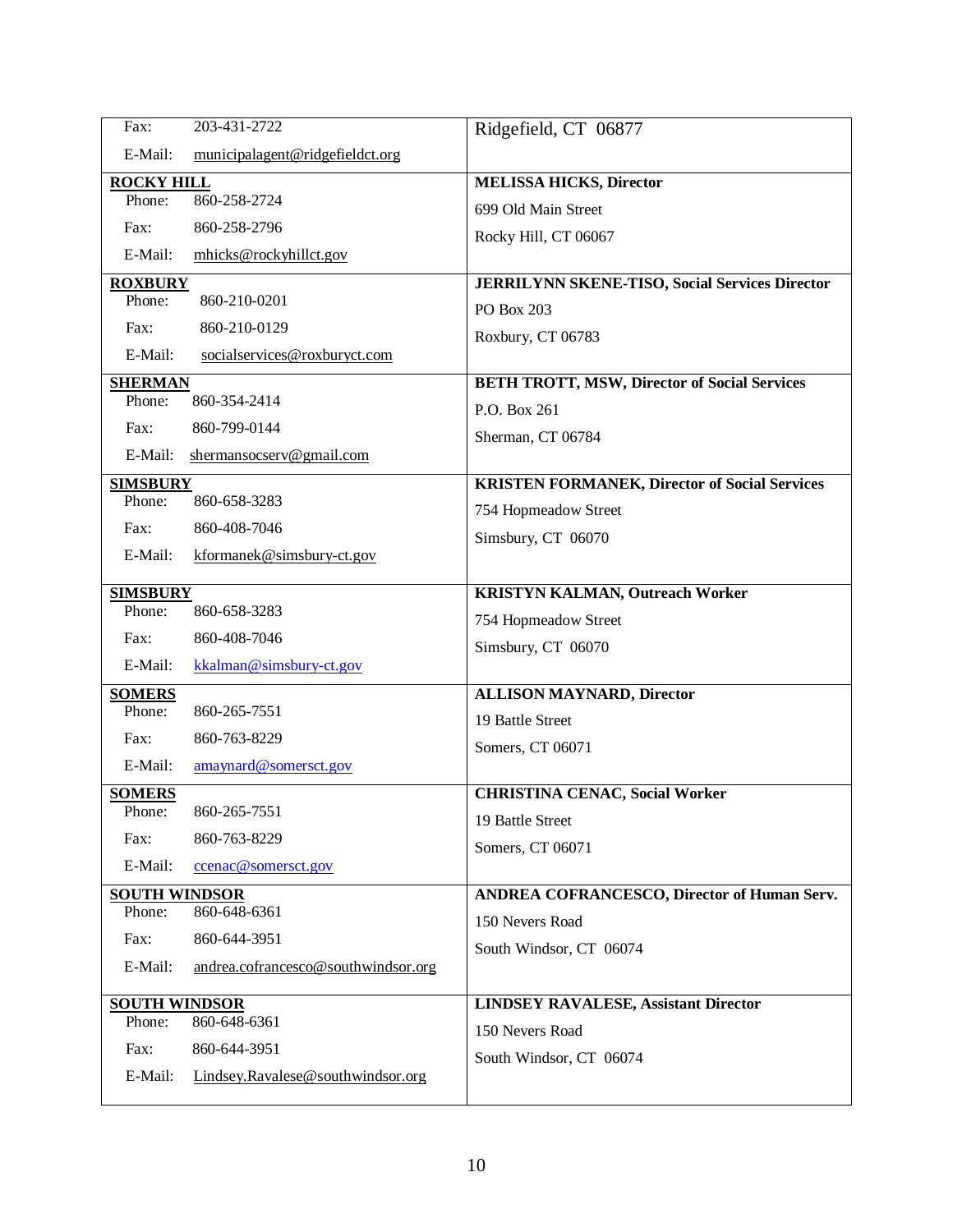| <b>SOUTH WINDSOR</b> |                                         | <b>STEPHEN CLAPP, Case Worker</b>            |
|----------------------|-----------------------------------------|----------------------------------------------|
| Phone:               | 860-648-6361                            | 150 Nevers Road                              |
| Fax:                 | 860-644-3951                            | South Windsor, CT 06074                      |
| E-Mail:              | stephen.clapp@southwindsor.org          |                                              |
|                      |                                         |                                              |
| <b>SOUTH WINDSOR</b> |                                         | <b>PENNY SHEA, Case Worker</b>               |
| Phone:               | 860-648-6361                            | 150 Nevers Road                              |
| Fax:                 | 860-644-3951                            | South Windsor, CT 06074                      |
| E-Mail:              | penny.shea@southwindsor.org             |                                              |
| <b>SOUTHINGTON</b>   |                                         | <b>MARK FAZZOLARI, Assistant Director</b>    |
| Phone:               | 860-628-3761                            | 91 Norton Street                             |
| Fax:                 | 860-628-3783                            |                                              |
| E-Mail:              | fazzolarim@southington.org              | Plantsville, CT 06479                        |
|                      |                                         |                                              |
| <b>SOUTHINGTON</b>   |                                         | <b>JANET MELLON, Director</b>                |
| Phone:               | 860-628-3761                            | 91 Norton Street                             |
| Fax:                 | 860-628-3783                            | Plantsville, CT 06479                        |
| E-Mail:              | $mellon@$ southington.org               |                                              |
|                      | <b>STAFFORD SPRINGS</b>                 | <b>JENNIFER STRONG, Social Services</b>      |
| Phone:               | 860-684-7752                            |                                              |
| Fax:                 | 860-684-0784                            | 3 Buckley Highway                            |
| Email:               | strong@staffordct.org                   | Stafford Springs, CT 06076                   |
|                      |                                         |                                              |
|                      | <b>STAFFORD SPRINGS</b><br>860-684-7752 | <b>GRACE PARROW, Director</b>                |
| Phone:               |                                         | 3 Buckley Highway                            |
| Fax:                 | 860-684-0784                            | Stafford Springs, CT 06076                   |
| Email:               | parrowg@staffordct.org                  |                                              |
| <b>STONINGTON</b>    |                                         | MICHELLE LARESE-CASANOVA, SS Admin           |
| Phone:               | 860-535-5015                            | 166 South Broad St.                          |
| Fax:                 | 860-599-8290                            | Paucatuck, CT 06379                          |
| Email:               | mcasanova@stonington-ct.gov             |                                              |
|                      | SUFFIELD EMERGENCY AID ASSOCIATION      | <b>JANET FRECHETTE. Executive Director</b>   |
| Phone:               | 860-668-1986                            | <b>EMERGENCY AID ASSOCIATION</b>             |
| Fax:                 | 860-668-1908                            | 450 South Street<br>Suffield, CT 06078       |
| E-Mail:              | janetf@suffieldcommunityaid.org         |                                              |
|                      | SUFFIELD EMERGENCY AID ASSOCIATION      | <b>AUDREY WILLIS, Outreach Social Worker</b> |
| Phone:               | 860-668-1986                            | <b>EMERGENCY AID ASSOCIATION</b>             |
| Fax:                 | 860-668-1908                            | 450 South Street<br>Suffield, CT 06078       |
| E-Mail:              | audreyw@suffieldcommunityaid.org        |                                              |
|                      | <b>TOLLAND HUMAN SERVICES</b>           | <b>JEANNE PITNEY, Case Manager</b>           |
| Phone:               | 860-871-3648                            |                                              |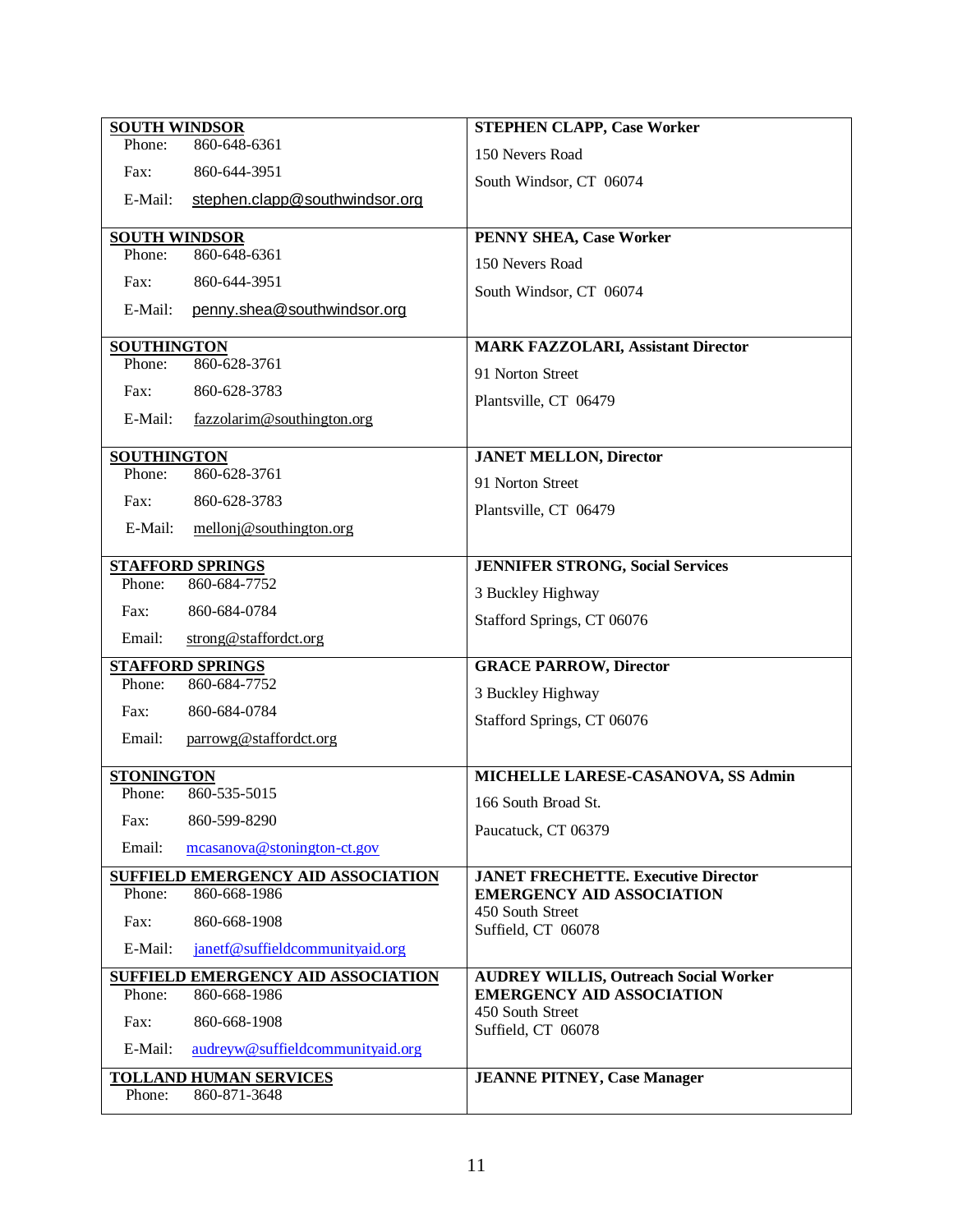| 860-871-3639<br>Fax:                            | 21 Tolland Green - Level 4                                        |
|-------------------------------------------------|-------------------------------------------------------------------|
| E-Mail:<br>jpitney@tolland.org                  | Tolland, CT 06084                                                 |
| <b>TRUMBULL</b>                                 | <b>MICHELE JAKAB, Director</b>                                    |
| Phone:<br>203-452-5144                          | 23 Priscilla Place                                                |
| Fax:<br>203-452-1385                            | Trumbull, CT 06611                                                |
| Email:<br>mjakab@trumbull-ct.gov                |                                                                   |
| <b>TRUMBULL</b><br>203-452-5144<br>Phone:       | <b>JENNIFER GILLIS, Social Services Coordinator</b>               |
| Fax:<br>203-452-1385                            | 23 Priscilla Place                                                |
| Email:<br>jfillis@rumbull-ct.gov                | Trumbull, CT 06611                                                |
| <b>VERNON</b>                                   | <b>ALLISON MAYNARD, Social Worker</b>                             |
| 860-870-3661<br>Phone:                          | 14 Park Place                                                     |
| Fax:<br>860-870-3564                            | Vernon, CT 06066                                                  |
| E-Mail:<br>amaynard@vernon-ct.gov               |                                                                   |
| <b>WESTBROOK</b>                                | ELIZABETH CARPENTER, Social Services Cord.                        |
| Phone:<br>860-399-3090                          | 866 Boston Post Rd.                                               |
| 860-399-3015<br>Fax:                            | Westbrook, CT 06443                                               |
| E-Mail:<br>ecarpenter@westbrookct.us            |                                                                   |
| <b>WESTPORT</b>                                 | <b>ELAINE DAIGNAULT, Director</b>                                 |
| Phone:<br>203-341-1050                          | 110 Myrtle Avenue                                                 |
| Fax:<br>203-341-1073                            | Westport, CT 06880                                                |
| E-Mail:<br>elained@wesportct.gov                |                                                                   |
| <b>WEST HARTFORD</b>                            | <b>ASTRID CALDERON, Social Services Manager</b>                   |
| 860-561-7565<br>Phone:                          | 50 South Main Street, Room 306                                    |
| Fax:<br>860-561-7577                            | West Hartford, CT 06107                                           |
| astrid.calderon@westhartfordct.gov<br>E-Mail:   |                                                                   |
| <b>WEST HARTFORD</b>                            | <b>KEREN PAQUETTE, Social Worker</b>                              |
| 860-561-7565<br>Phone:                          | 50 South Main Street, Room 306                                    |
| Fax:<br>860-561-7577                            | West Hartford, CT 06107                                           |
| Keren.paquette@westhartfordct.gov<br>E-Mail:    |                                                                   |
| <b>WETHERSFIELD</b><br>860-721-2977<br>Phone:   | <b>ERICA TEXEIRA, Asst. Direct of Social &amp; Youth</b><br>Srvs. |
| 860-721-2935<br>Fax:                            | 505 Silas Deane Highway                                           |
| Erica.texeira@wethersfieldct.com<br>E-Mail:     | Wethersfield, CT 06109                                            |
|                                                 |                                                                   |
| WETHERSFIELD<br>860-721-2977<br>Phone:          | <b>CHRISTINA MORRA-TIU, Social Worker</b>                         |
| 860-721-2935<br>Fax:                            | 505 Silas Deane Highway                                           |
| E-Mail:<br>christinamorratiu@wethersfieldct.gov | Wethersfield, CT 06109                                            |
|                                                 | <b>SARAH HEATH, Social Services Director</b>                      |
| <b>WILTON</b><br>Phone:<br>203-834-6238         |                                                                   |
|                                                 | 180 School Road                                                   |